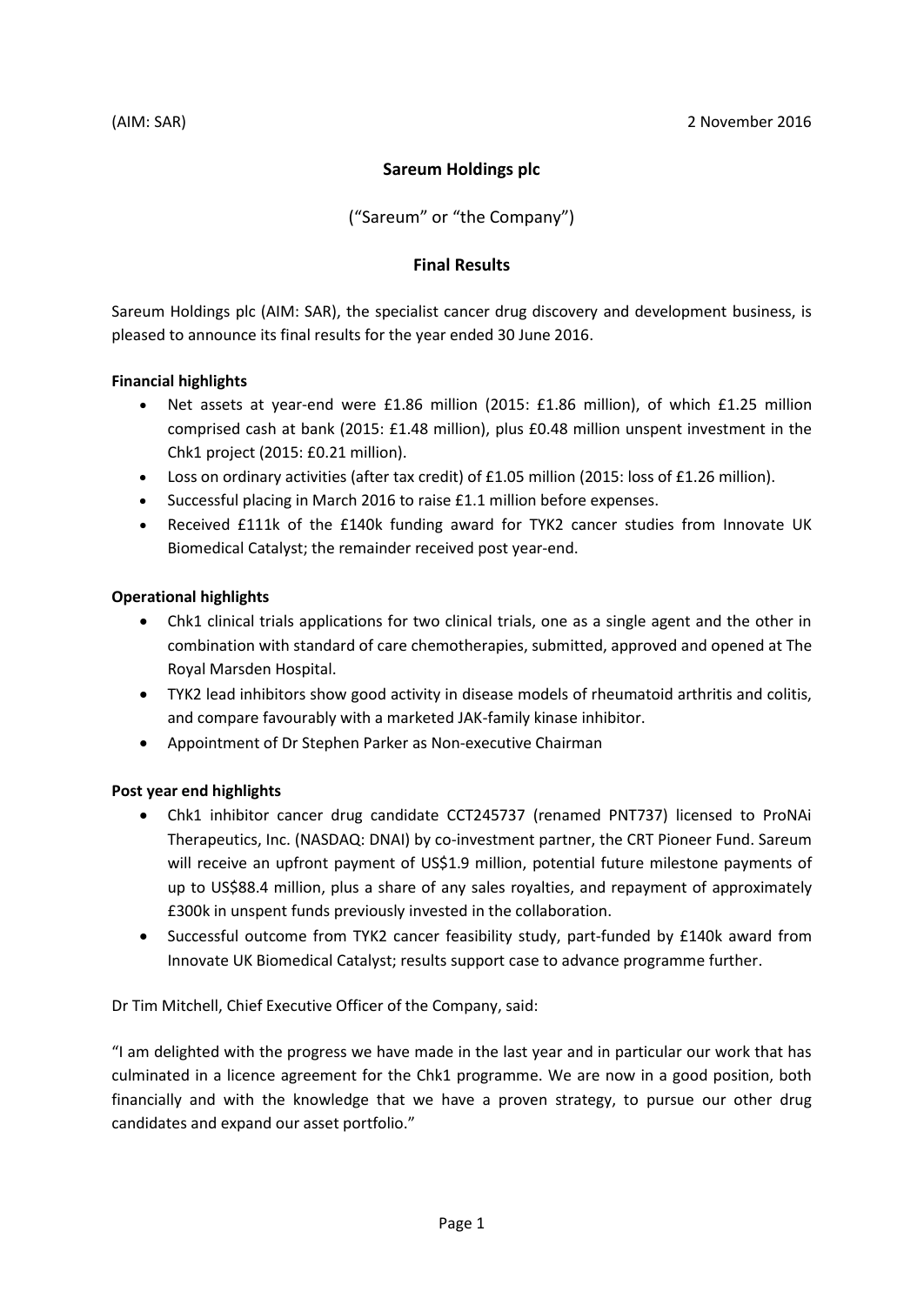# **Enquiries:**

| <b>Sareum Holdings plc</b>                                        |               |
|-------------------------------------------------------------------|---------------|
| Tim Mitchell, Chief Executive Officer                             | 01223 497 700 |
| <b>WH Ireland Limited (Nominated Adviser)</b>                     |               |
| Chris Fielding / Nick Prowting                                    | 020 7220 1650 |
| <b>Hybridan LLP (Broker)</b>                                      |               |
| Claire Noyce / William Lynne                                      | 020 3764 2341 |
| The Communications Portfolio (Media enquiries)                    |               |
| Ariane Comstive<br>Ariane.comstive@communications-portfolio.co.uk | 07785 922 354 |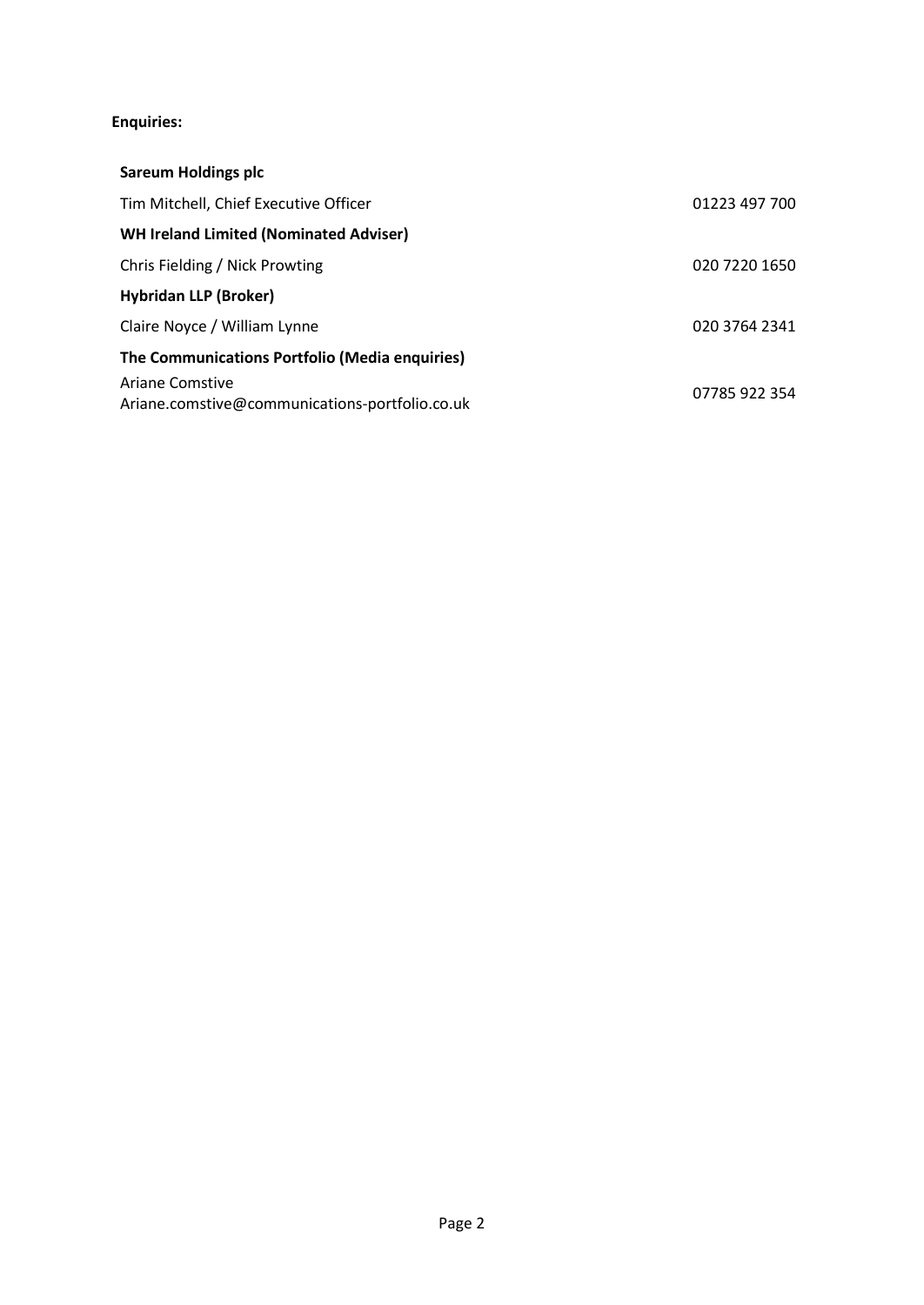### **Chairman's Statement**

In my first statement as Non-executive Chairman of Sareum, I am very pleased to report on a year of considerable progress, which has culminated in the licensing of Chk1 by our co-investment partners to ProNAi Therapeutics, Inc., a well funded US clinical stage drug development company. The progress made validates the business model to pursue multiple drug development programmes and affirms the team's ability to grow the value of these assets in order to make them attractive to potential licensees and commercial partners.

The most advanced programme, Chk1, achieved a series of significant milestones, which led to the approval of two clinical trials to commence towards the end of the period. These were officially opened at The Royal Marsden Hospital in May 2016. Discussions with potential licensees continued throughout the year with the Company's first licensing deal signed by our co-development partner, the CRT Pioneer Fund, at the end of September.

Preclinical development of the Aurora+FLT3 candidate, with Chinese partner Hebei Medical University Biomedical Engineering Center, has had to overcome a number of challenges which have resulted in delays to the project. With these believed to have been largely resolved, preclinical studies are now expected to complete in the latter part of 2017.

The two TYK2 programmes targeting autoimmune diseases and the blood cancer T-ALL continue their progression through preclinical studies. A feasibility study, supported with a £140k grant from the Innovate UK BioMedical Catalyst, was concluded successfully having shown tumour regression in a disease model of T-ALL, opening the programme for further investigation. Given the wide potential for our TYK2 programmes, we continue to seek a commercial partner to share the ongoing research costs with a view to licensing the programme at a later stage of development.

## **Board changes**

I succeeded Dr Paul Harper as Chairman of the Company on 17 May 2016. I would like to thank Dr Harper for his invaluable contribution to the Company during his twelve year tenure as Nonexecutive Chairman. During his time with Sareum, Dr Harper helped to define the direction and strategy of the Company which allowed considerable value to be built into our multiple programmes through their progression towards, and into, early clinical development.

## **Financial review**

The Company ended the year with net assets of £1.86 million (2015: £1.86 million) of which £1.25 million comprised cash at bank, and £0.48 million unspent in the Chk1 project account (2015: £0.21 million).

The loss on ordinary activities after taxation for the year was £1.05 million (2015: loss of £1.26 million) including £332k as our share of the expenditure on the Chk1 programme during the course of the year. In March 2016, the Company raised £1.10 million, before expenses, through a share placing to progress our drug development programmes as well as to provide working capital. In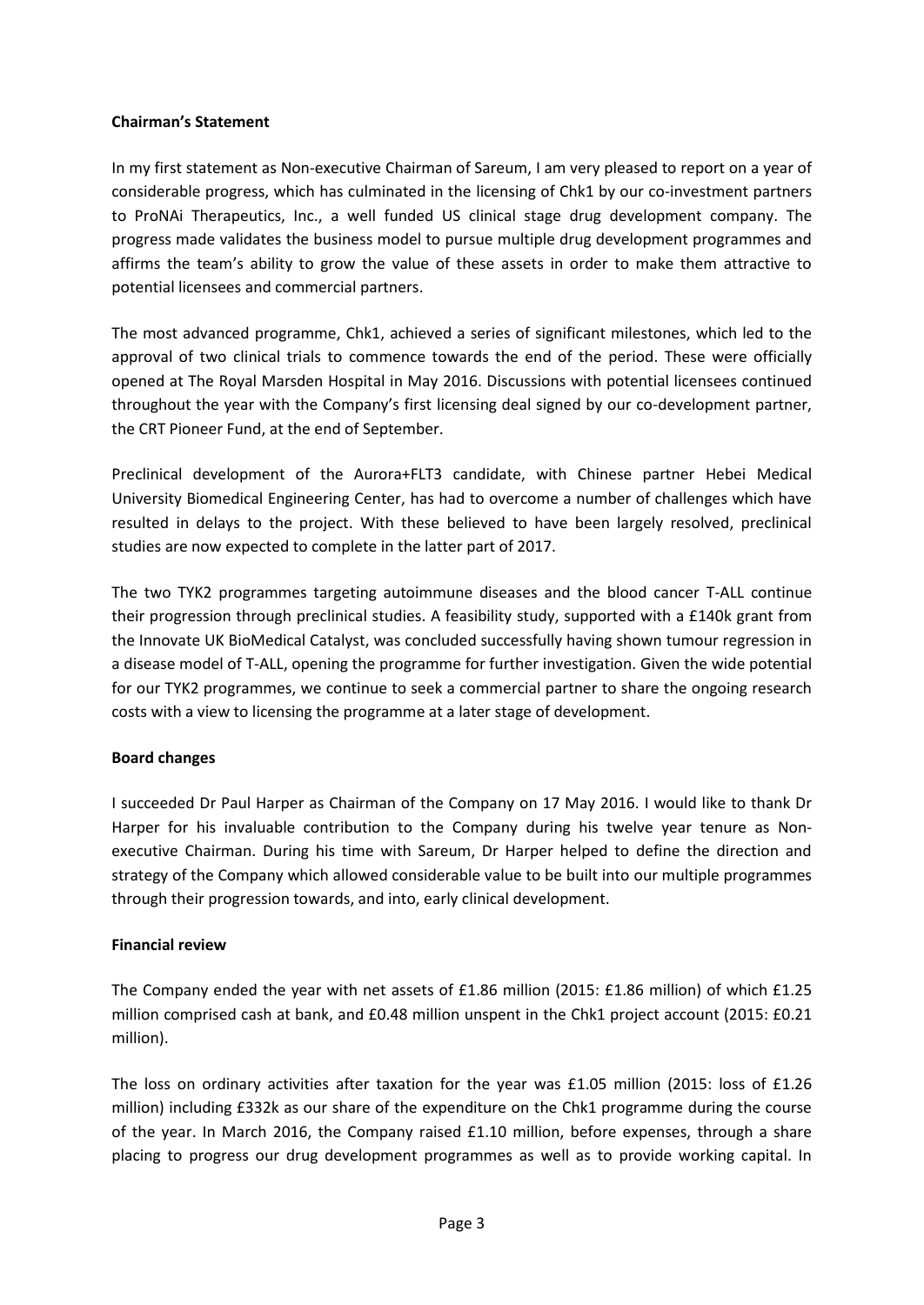addition to this, £111k of a £140k funding award was received for TYK2 cancer studies from Innovate UK Biomedical Catalyst, with the remainder received post year-end.

Following the licensing of Chk1 to ProNAi Therapeutics, we have received £900k of the £1.50 million upfront payment. The remaining £600k plus the unspent co-investment funds, estimated at approximately £300k, are expected to be received in the near future.

## **Outlook**

The ongoing development of our most advanced asset, Chk1, is now being conducted by ProNAi. In addition to the upfront payments noted above, Sareum is entitled to receive further milestone payments of up to US\$88.4 million over the course of the drug candidate's development, registration and commercialisation, plus a 27.5% share of high single to low double-digit royalties on future sales. We are also encouraged by ProNAi's stated intention to expand the development of the programme into the United States, with broader clinical studies.

Sareum is now in a strong position to continue to pursue the three assets that remain under its control and explore new potential autoimmune and anti-cancer drug candidates, either from its own kinase library or by in-licensing early stage discoveries from external sources.

We look forward to reporting on our progress over the coming year.

**Dr Stephen Parker Chairman**

**1 st November 2016**

## **Research update**

## *Checkpoint kinase 1 (Chk1)*

Working with our co-investment partner, the CRT Pioneer Fund, clinical trial applications were prepared in the first half of the financial year for two clinical trials in cancer patients, one with CCT245737 as a single anti-cancer agent targeting a variety of cancers, and the other in combination with standard-of-care chemotherapies, ultimately targeting lung and pancreatic cancers.

Clinical trial applications were submitted at the beginning of February 2016 triggering a £200k success milestone payment from Cancer Research Technology Ltd to Sareum. With permission granted in April by The MHRA to conduct trials, these were opened at The Royal Marsden Hospital in May 2016.

Meanwhile, data on the candidate were published and described in the leading scientific journals Oncotarget (July 2015) and the Journal of Medicinal Chemistry (May 2016). Data on an earlier lead compound, showing encouraging results against certain aggressive breast cancer cell types and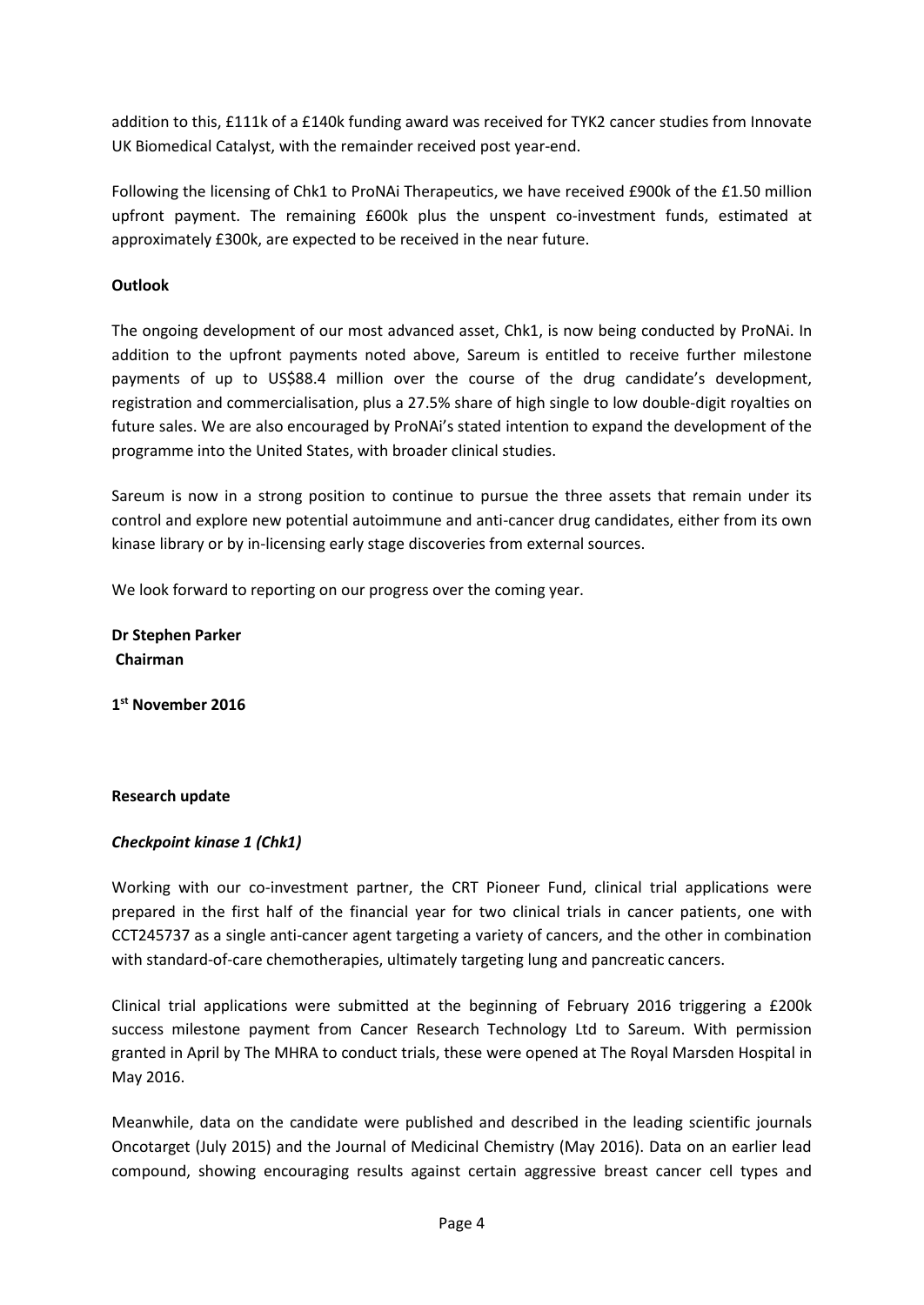improving the efficacy of chemoradiotherapy in a head and neck cancer disease model were also published during the period.

It was this progress that enabled our collaboration partner to secure a licence agreement for the Chk1 programme, including drug candidate CCT245737 (now renamed PNT737), with ProNAi Therapeutics, Inc. post year end. ProNAi benefits from a world-class oncology development team and is well capitalised, and we believe these studies and the ongoing development strategy for this drug are in excellent hands. With plans to expand the programme into the US, we will continue to monitor and report on progress.

## *Aurora+FLT3 kinases*

Our Aurora+FLT3 candidate molecule, targeting acute myeloid leukaemia, is being developed in collaboration with our Chinese partner, Hebei Medical University Biomedical Engineering Center (HMUBEC).

Having overcome difficulties in synthesising sufficient compound material for toxicology studies, the programme has faced further significant challenges in the formulation and administration of the compound. We believe these have been largely overcome, but this has resulted in further delays to the project. As a result we now expect to complete the toxicology and safety pharmacology studies by H2 2017.

During the period and post period-end, our intellectual property was strengthened by notifications of patents granted in Europe, the US, China, Hong Kong, Singapore and Japan. As a result, Sareum now has approved patent protection in all the major territories for this programme.

## *TYK2 kinase – autoimmune and inflammatory disorders*

Our autoimmune and inflammatory disorders programme, with co-development partner SRI International, is developing a series of orally bioavailable inhibitors of TYK2, a member of the Janus kinase (JAK) family of kinases. JAK family kinases are the targets of several marketed and clinical stage drugs for cancer and autoimmune diseases, although none of these specifically target TYK2, giving us a potentially unique position in this area.

We have previously reported the discovery of our initial lead candidate SAR-20347, which has shown that, when dosed orally, it can significantly decrease psoriasis pathology in a disease model as well as demonstrating strong efficacy in a standard model of rheumatoid arthritis.

Building on the rheumatoid arthritis data package, we have synthesised further analogues of SAR-20347 and carried out studies on disease models of ulcerative colitis. These compounds show good activity in standard models of both diseases and compare favourably with a marketed JAK family kinase inhibitor.

The next steps are to complete the optimisation of the molecule and to validate our candidate in other models of autoimmune diseases including inflammatory bowel disease and multiple sclerosis. In addition, Sareum's co-development partner has secured a US government grant award of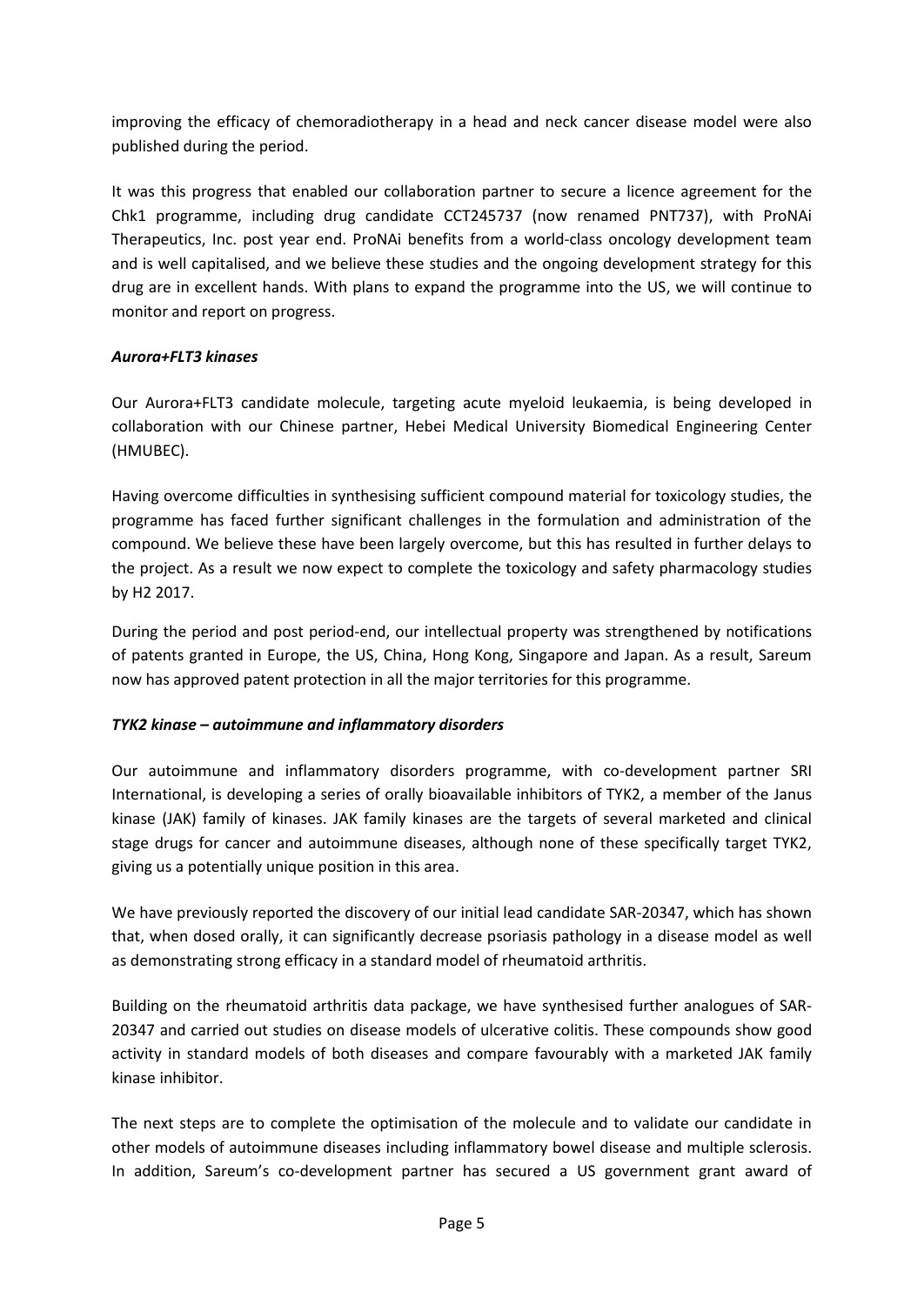approximately US\$360k to carry out research to evaluate our TYK2 inhibitors as a possible strategy for treating lupus. Lupus is a complex and poorly understood autoimmune disease mainly suffered by women and it affects many parts of the body; its symptoms can range from mild to debilitating and even life threatening.

## *TYK2 kinase – cancer*

On 17 June 2015, Sareum announced that it had received notification from Innovate UK for a BioMedical Catalyst funding award of £140k to explore TYK2 inhibition as a potential strategy to prevent the spread of and/or to combat resistance to treatment for T-ALL, a type of leukaemia that predominantly affects children and adolescents.

The project was concluded successfully in August 2016, with lead compounds showing significant tumour regressions of up to 80%. Additionally, the compounds, dosed orally, were found to be well tolerated, presented good exposure to plasma and tumour tissue, and showed a dose-dependent effect on a biomarker of TYK2 inhibition.

Following on from these positive results, we will now be working toward completing the optimisation of the molecule and looking to demonstrate its efficacy in further cancer models. In order to support these investigations, we will be submitting new grant funding applications.

**Dr Tim Mitchell Chief Executive Officer**

**1 st November 2016**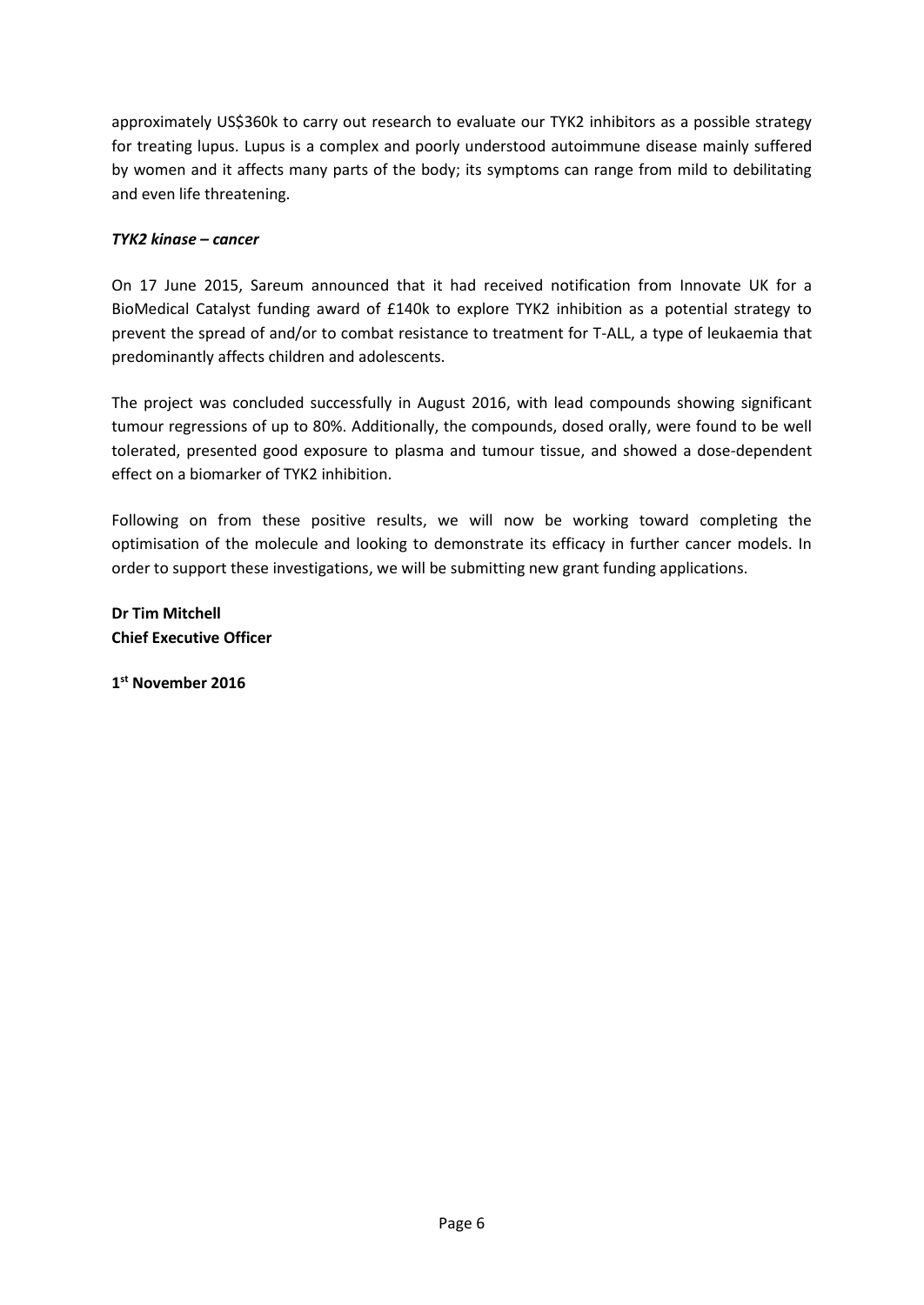# **Consolidated statement of comprehensive income for the year ended 30 June 2016**

|                                                      |                | 2016          | 2015          |
|------------------------------------------------------|----------------|---------------|---------------|
|                                                      | <b>Notes</b>   | £             | £             |
| <b>CONTINUING OPERATIONS</b>                         |                |               |               |
| Revenue                                              |                |               |               |
| Other operating income                               |                | 122,599       |               |
| Administrative expenses                              |                | (995, 770)    | (811, 878)    |
| Share of loss of associates                          | 3              | (331, 871)    | (496, 989)    |
| <b>OPERATING LOSS</b>                                |                | (1,205,042)   | (1,308,867)   |
| Finance expense                                      | $\overline{4}$ |               | (135, 348)    |
| Finance income                                       |                | 4,359         | 2,997         |
| <b>LOSS BEFORE INCOME TAX</b>                        | 5              | (1, 200, 683) | (1,441,218)   |
| Income tax                                           | 6              | 152,565       | 185,850       |
| <b>LOSS FOR THE YEAR</b>                             |                | (1,048,118)   | (1, 255, 368) |
| <b>TOTAL COMPREHENSIVE EXPENSE FOR</b>               |                |               |               |
| <b>THE YEAR</b>                                      |                | (1,048,118)   | (1, 255, 368) |
| Loss attributable to:                                |                |               |               |
| Owners of the parent                                 |                | (1,048,118)   | (1, 255, 368) |
| Total comprehensive income                           |                |               |               |
| attributable to:                                     |                |               |               |
| Owners of the parent                                 |                | (1,048,118)   | (1, 255, 368) |
| Loss per share expressed                             |                |               |               |
| in pence per share:                                  | $\overline{7}$ |               |               |
| Basic and diluted loss from continuing<br>operations |                | (0.04)p       | (0.06)p       |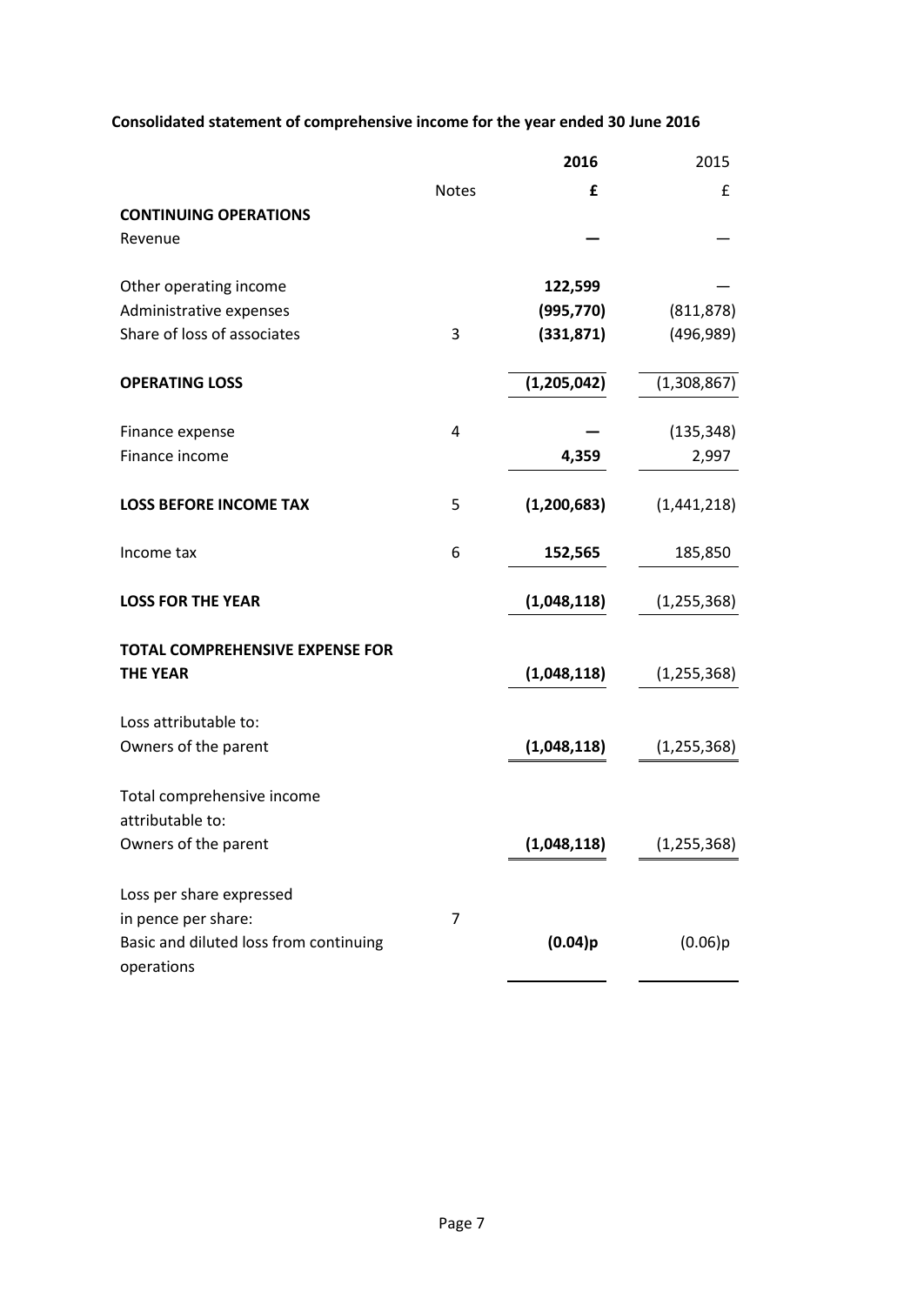# **Consolidated balance sheet as at 30 June 2016**

|                                  |              | 2016         | 2015        |
|----------------------------------|--------------|--------------|-------------|
|                                  | <b>Notes</b> | £            | £           |
| <b>ASSETS</b>                    |              |              |             |
| <b>NON-CURRENT ASSETS</b>        |              |              |             |
| Intangible assets                |              |              |             |
| Property, plant and equipment    |              | 1,322        | 3,087       |
| Investments                      | 3            | 475,038      | 209,808     |
|                                  |              | 476,360      | 212,895     |
| <b>CURRENT ASSETS</b>            |              |              |             |
| Trade and other receivables      |              | 79,288       | 51,366      |
| Tax receivable                   |              | 154,840      | 186,297     |
| Cash and cash equivalents        | 8            | 1,252,595    | 1,480,044   |
|                                  |              | 1,486,723    | 1,717,707   |
| <b>LIABILITIES</b>               |              |              |             |
| <b>CURRENT LIABILITIES</b>       |              |              |             |
| Trade and other payables         |              | 99,551       | 67,443      |
| <b>NET CURRENT ASSETS</b>        |              | 1,387,172    | 1,650,264   |
| <b>NET ASSETS</b>                |              | 1,863,532    | 1,863,159   |
| <b>SHAREHOLDERS' EQUITY</b>      |              |              |             |
| Called up share capital          |              | 661,305      | 621,859     |
| Share premium                    |              | 11,765,111   | 10,761,261  |
| Share-based compensation reserve |              | 110,209      | 105,014     |
| Merger reserve                   |              | 27           | 27          |
| Retained earnings                |              | (10,673,120) | (9,625,002) |
| <b>TOTAL EQUITY</b>              |              | 1,863,532    | 1,863,159   |
|                                  |              |              |             |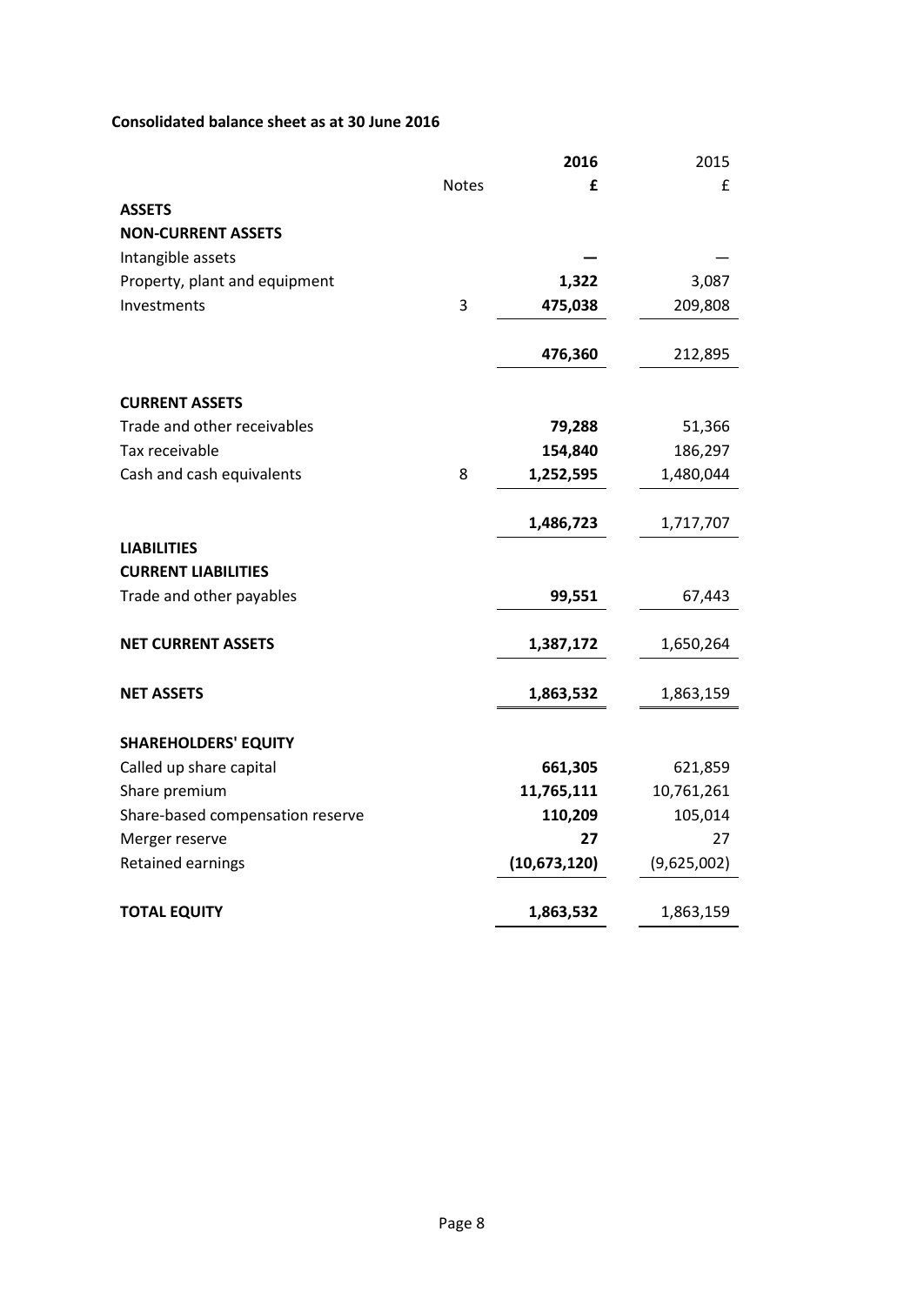# **Consolidated statement of changes in equity for the year ended 30 June 2016**

|                               | Called up     | Retained      |                     |
|-------------------------------|---------------|---------------|---------------------|
|                               | share capital | earnings      | Share premium       |
|                               | £             | £             | £                   |
| <b>Balance at 1 July 2014</b> | 477,509       | (8,369,634)   | 9,549,595           |
| <b>Changes in equity</b>      |               |               |                     |
| Issue of share capital        | 144,350       |               | 1,211,666           |
| Total comprehensive expense   |               | (1, 255, 368) |                     |
| Share-based compensation      |               |               |                     |
| Balance at 30 June 2015       | 621,859       | (9,625,002)   | 10,761,261          |
| <b>Changes in equity</b>      |               |               |                     |
| Issue of share capital        | 39,446        |               | 1,003,850           |
| Total comprehensive expense   |               | (1,048,118)   |                     |
| Share-based compensation      |               |               |                     |
| Balance at 30 June 2016       | 661,305       | (10,673,120)  | 11,765,111          |
|                               |               |               |                     |
|                               | Share-based   |               |                     |
|                               | compensation  | Merger        |                     |
|                               | reserve       | reserve       | <b>Total equity</b> |
|                               | £             | £             | £                   |
| <b>Balance at 1 July 2014</b> | 64,976        | 27            | 1,722,473           |
| <b>Changes in equity</b>      |               |               |                     |
| Issue of share capital        |               |               | 1,356,016           |
| Total comprehensive expense   |               |               | (1, 255, 368)       |
| Share-based compensation      | 40,038        |               | 40,038              |
| Balance at 30 June 2015       | 105,014       | 27            | 1,863,159           |
| <b>Changes in equity</b>      |               |               |                     |
| Issue of share capital        |               |               | 1,043,296           |
| Total comprehensive expense   |               |               | (1,048,118)         |
| Share-based compensation      | 5,195         |               | 5,195               |
| Balance at 30 June 2016       | 110,209       | 27            | 1,863,532           |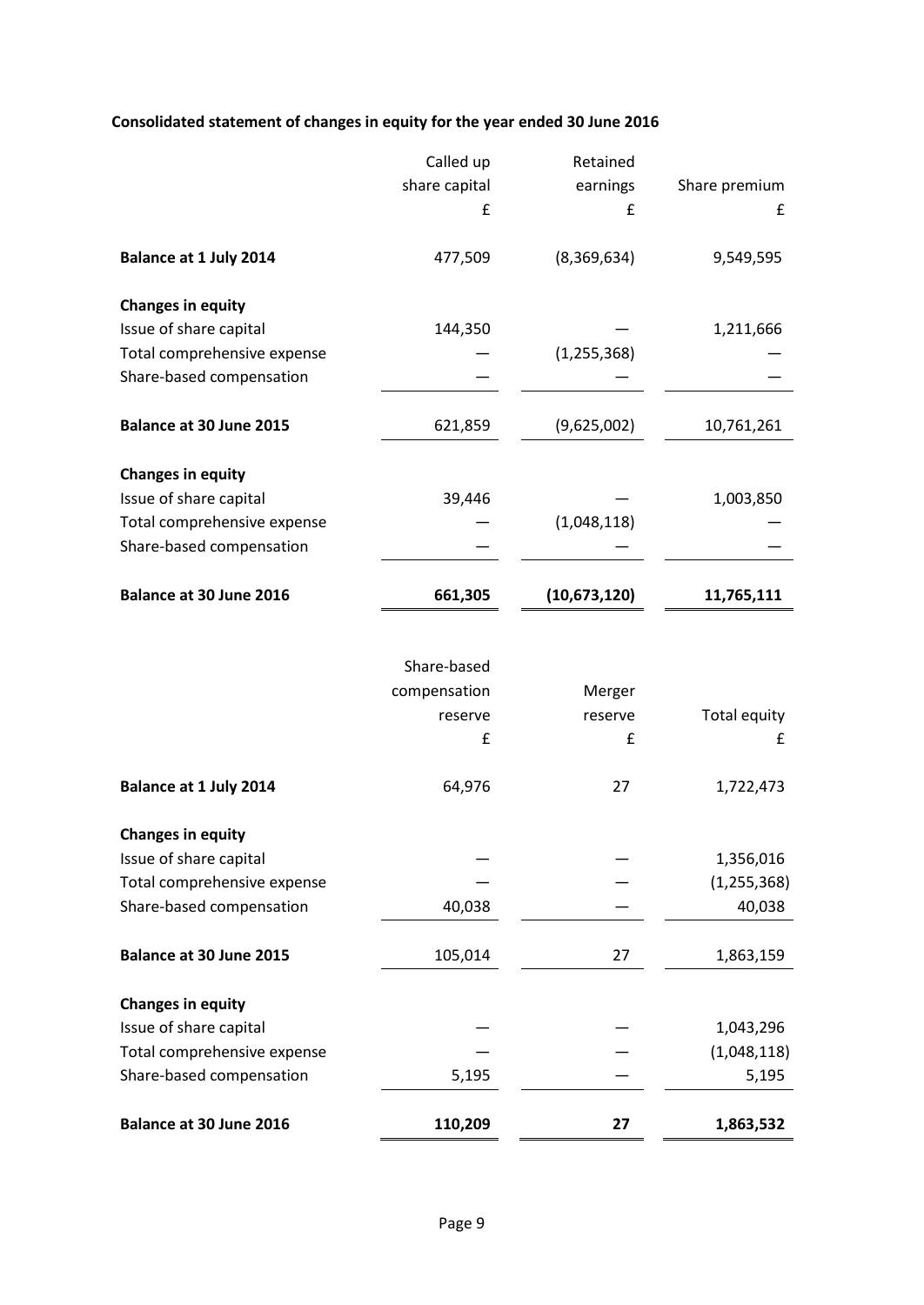# **Consolidated cash flow statement for the year ended 30 June 2016**

|                                                            |              | 2016       | 2015       |
|------------------------------------------------------------|--------------|------------|------------|
|                                                            | <b>Notes</b> | £          | £          |
| Cash flows from operating activities                       |              |            |            |
| Cash used in operations                                    | 9            | (862, 025) | (720, 026) |
| Tax paid                                                   |              | 184,022    | 75,787     |
| Net cash outflow from operating activities                 |              | (678,003)  | (644, 239) |
| Cash flows from investing activities                       |              |            |            |
| Purchase of fixed asset investments                        |              | (597, 101) |            |
| Equity swap arrangement                                    |              |            | 64,652     |
| Interest received                                          |              | 4,359      | 2,997      |
| Net cash (outflow)/inflow from investing                   |              |            |            |
| activities                                                 |              | (592, 742) | 67,649     |
|                                                            |              |            |            |
| <b>Cash flows from financing activities</b><br>Share issue |              | 39,446     | 144,350    |
| Share premium on share issue                               |              | 1,003,850  | 1,211,666  |
|                                                            |              |            |            |
| Net cash inflow from financing activities                  |              | 1,043,296  | 1,356,016  |
|                                                            |              |            |            |
|                                                            |              |            |            |
| Increase in cash and cash equivalents                      |              | (227, 449) | 779,426    |
| Cash and cash equivalents at beginning of year             |              | 1,480,044  | 700,618    |
| Cash and cash equivalents at end of year                   | 8            | 1,252,595  | 1,480,044  |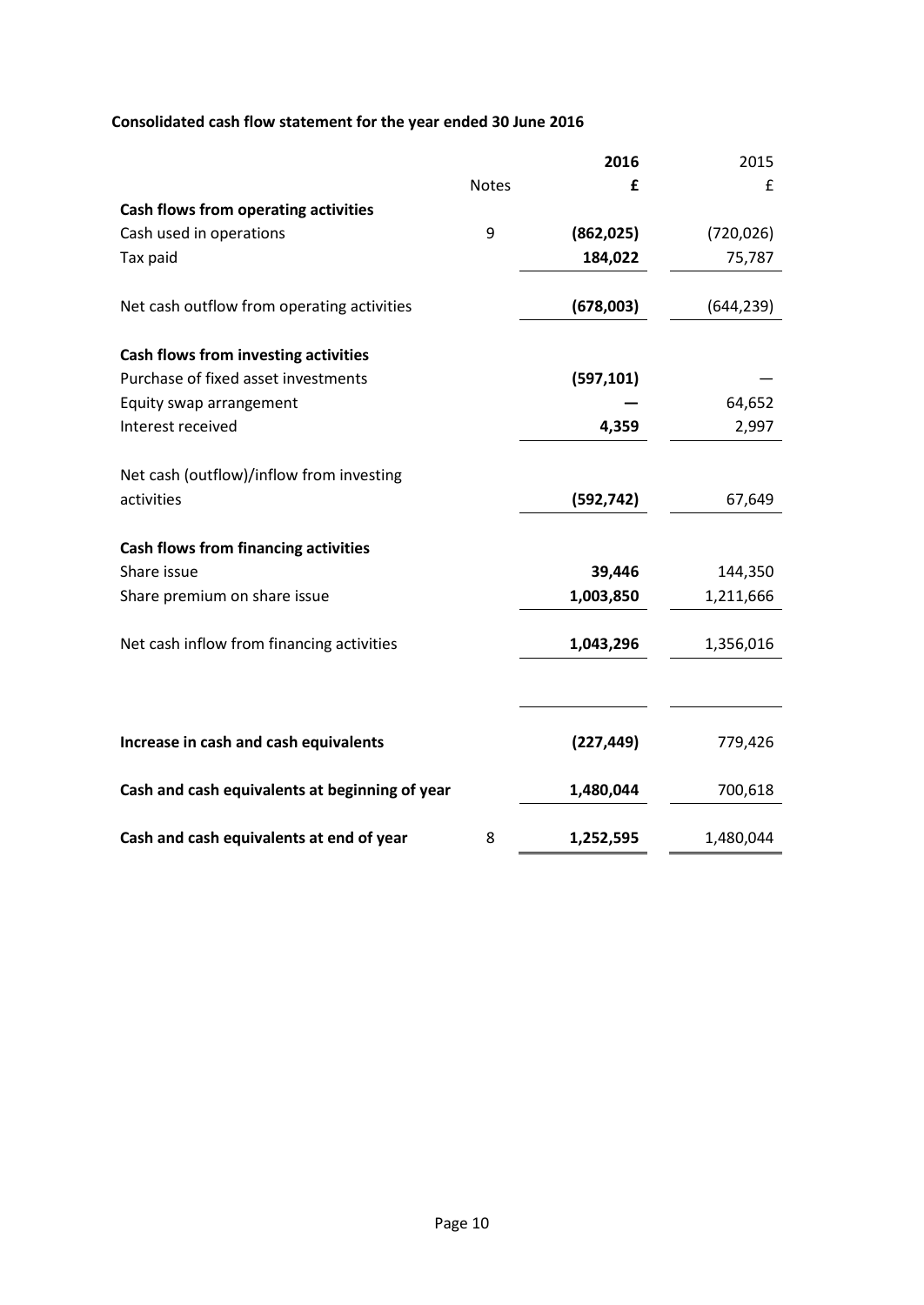## **Notes to the consolidated financial statements for the year ended 30 June 2016**

#### **1. Basis of preparation**

The consolidated financial statements of Sareum Holdings plc and its subsidiaries (the Group) have been prepared in accordance with International Financial Reporting Standards (IFRS), as adopted for use in the European Union, with IFRIC interpretations and with those parts of the Companies Act 2006 applicable to companies reporting under IFRS. The financial statements have been prepared under the historical cost convention.

IFRS comprise standards and interpretations approved by the IASB. IFRS as adopted by the European Union differ in certain respects from IFRS as issued by the IASB. However, consolidated financial statements for the financial years presented would be no different had IFRS as issued by the IASB been applied. References to IFRS hereafter should be construed as references to IFRS as adopted by the European Union.

#### **Going concern**

The Directors estimate that the cash held by the Group, together with payments to be received as a result of the licensing agreement with ProNAi Therapeutics, Inc. described above, will be sufficient to support the current level of activities for the foreseeable future. Therefore, the financial statements have been prepared on a going concern basis.

#### **Basis of consolidation**

The consolidated financial statements incorporate the financial statements of the Company and entities controlled by the Company (its subsidiaries) made up to 30 June each year. Control is achieved where the Company has the power to govern the financial and operating policies of another entity or business, so as to obtain benefits from its activities. The consolidated financial statements present the results of the Company and its subsidiaries ("the Group") as if they formed a single entity. Inter-company transactions and balances between Group companies are eliminated on consolidation.

#### **2. Accounting policies**

The principal accounting policies applied are set out below.

#### **Amortisation of intangibles**

Amortisation is calculated so as to write off the cost of an asset over the useful economic life of that asset as follows:

Intellectual property and the straight line over five years

#### **Property, plant and equipment**

Depreciation is provided at the following annual rates in order to write off each asset over its estimated useful life:

Fixtures and computers - straight line over three or four years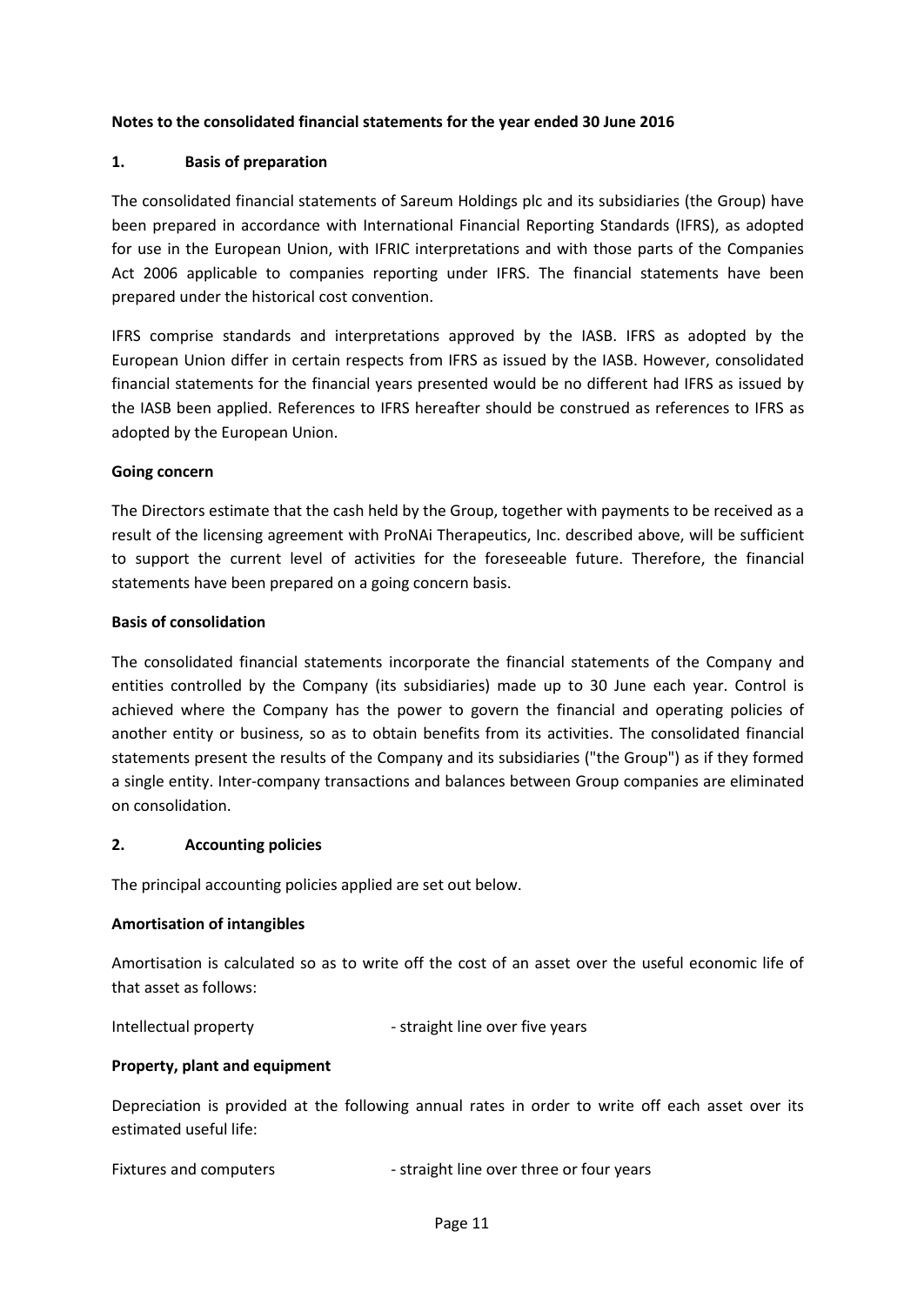### **Financial instruments**

Financial instruments are classified and accounted for, according to the substance of the contractual arrangement, as either financial assets, financial liabilities or equity instruments. An equity instrument is any contract that evidences a residual interest in the assets of the Company after deducting all of its liabilities.

### **Cash and cash equivalents**

Cash and cash equivalents comprise cash in hand and demand deposits and other short term highly liquid investments that are readily convertible to a known amount of cash and are subject to insignificant risk of change in value.

### **Taxation**

Current taxes are based on the results shown in the financial statements and are calculated according to local tax rules, using tax rates enacted or substantively enacted by the balance sheet date.

Deferred tax is recognised in respect of all timing differences that have originated but not reversed at the balance sheet date where transactions or events have occurred at that date that will result in an obligation to pay more, or a right to pay less or to receive more, tax with the following exception:

Deferred tax assets are recognised only to the extent that the Directors consider that it is more likely than not that there will be suitable taxable profits from which the future reversal of the underlying timing differences can be deducted.

Deferred tax is measured on an undiscounted basis at the tax rates that are expected to apply in the periods in which timing differences reverse, based on the tax rates and laws enacted or substantively enacted at the balance sheet date.

#### **Research and development**

Expenditure on research and development is written off in the year in which it is incurred.

#### **Operating lease agreements**

Rentals applicable to operating leases where substantially all the benefits and risks of ownership remain with the lessor are charged against profits on a straight-line basis over the period of the lease.

#### **Pension contributions**

The Group does not operate a pension scheme for the benefit of its employees but instead makes contributions to their personal pension policies. The contributions due for the period are charged to the profit and loss account.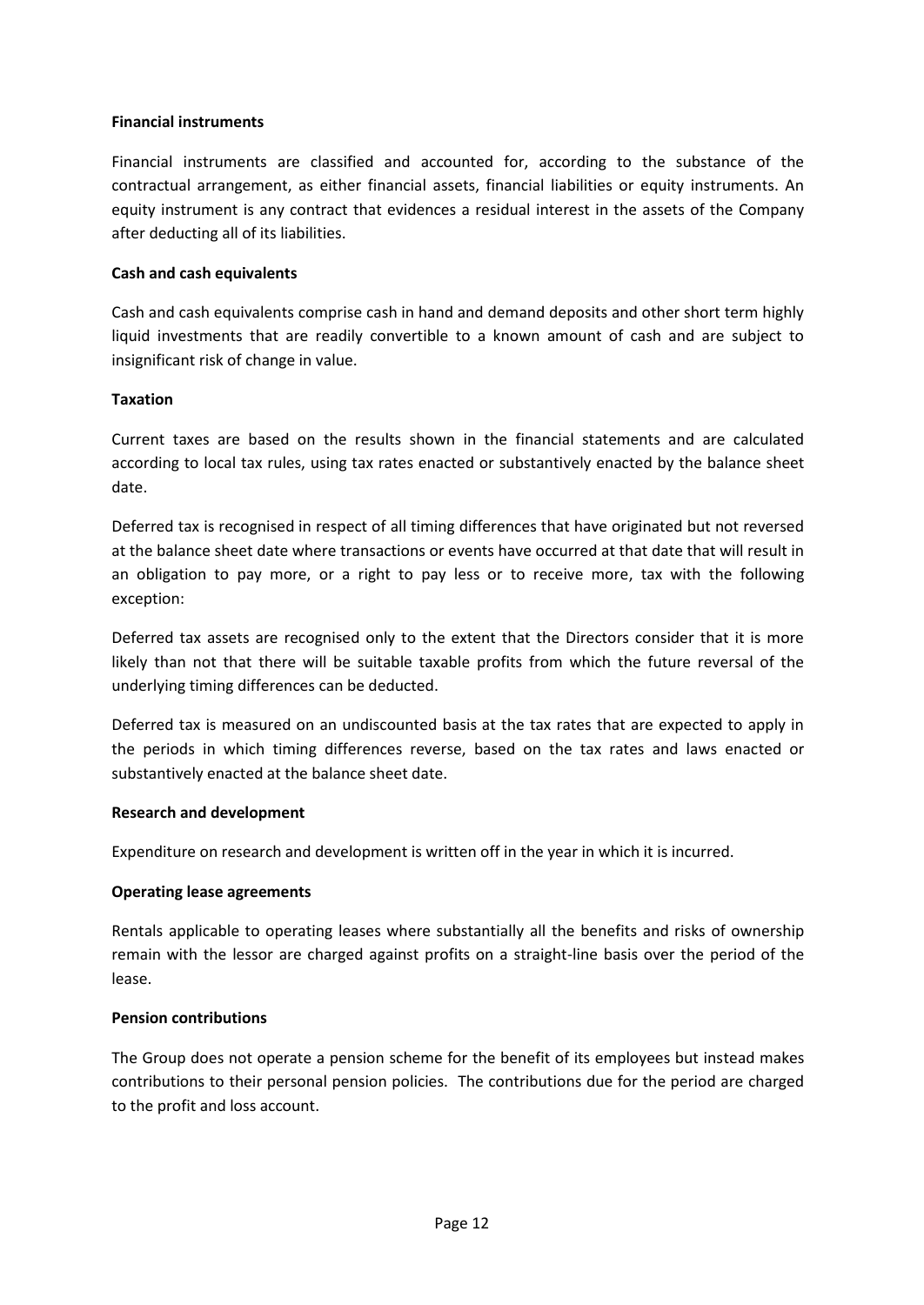### **Employee share scheme**

The Group has in place a share option scheme for employees, which allows them to acquire shares in the Company. Equity settled share-based payments are measured at fair value at the date of grant. The fair value of options granted is recognised as an expense spread over the estimated vesting period of the options granted. Fair value is measured using the Black-Scholes model, taking into account the terms and conditions upon which the options were granted.

## **Revenue recognition**

Revenue is measured as the fair value of the consideration received or receivable in the normal course of business, net of discounts, VAT and other sales related taxes and is recognised to the extent that it is probable that the economic benefits associated with the transaction will flow to the Company. Grant income is recognised as earned based on contractual conditions, generally as expenses are incurred.

#### **Investment in associates**

An associate is an entity over which the Company has significant influence. Significant influence is the power to participate in the financial and operating policy decisions of the investee but is not control or joint control over those policies.

The amendment to IAS27 'Separate Financial Statements' (revised 2014), allowing investments in associates to be accounted for under the equity method in separate financial statements, has been adopted early.

## **Critical accounting estimates and areas of judgement**

Estimates and judgements are continually evaluated and are based on historical experience and other factors, including expectations of future events that are believed to be reasonable under the circumstances. Actual results may differ from these estimates. The estimates and assumptions that have the most significant effects on the carrying amounts of the assets and liabilities in the financial information are considered to be research and development costs and Equity settled share-based payments.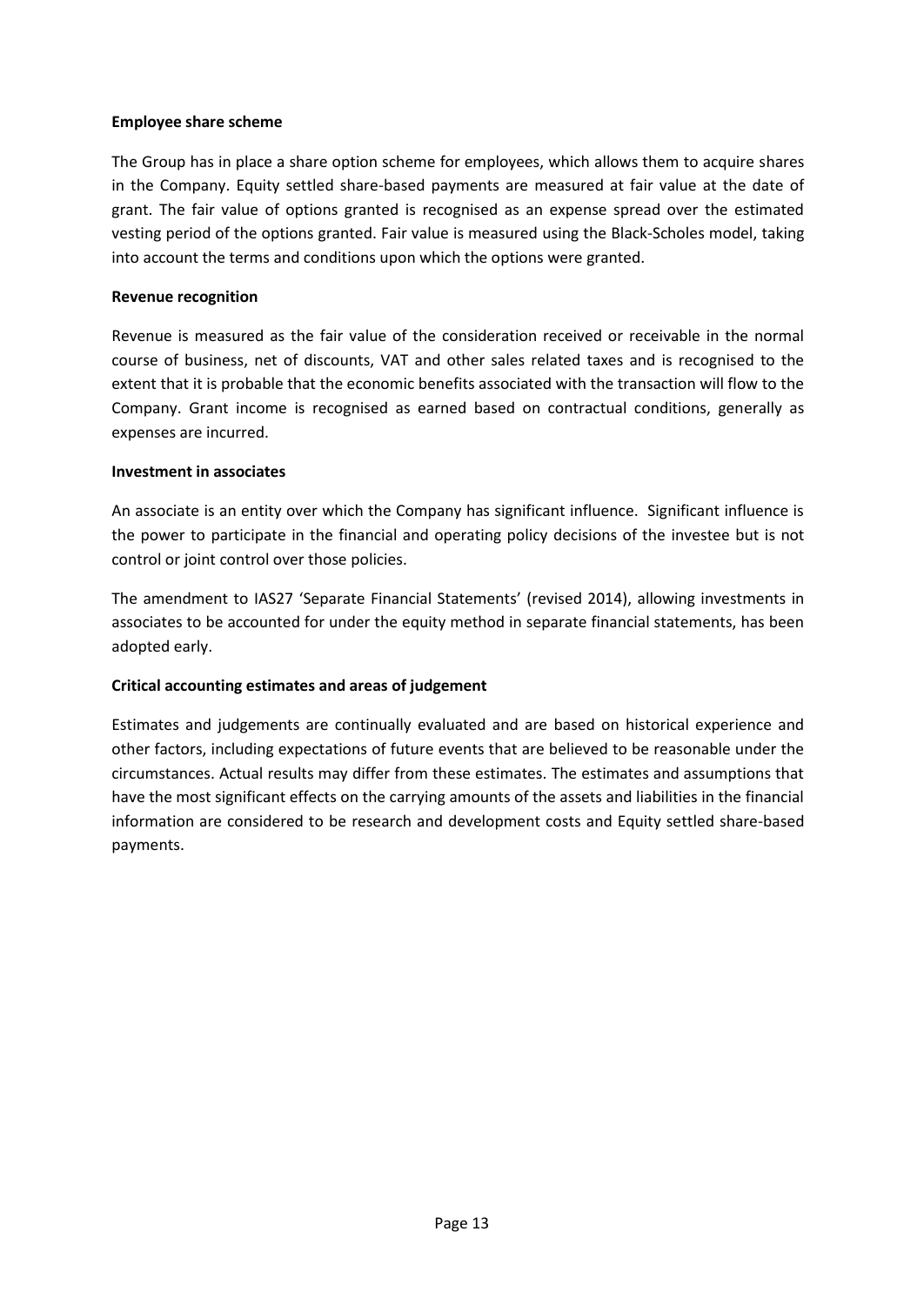## **Accounting standards and interpretations not applied**

At the date of authorisation of these financial statements, the following standards and interpretations relevant to the Group that have not been applied in these financial statements were in issue but not yet effective:

| <b>Standard</b> |                                                     | <b>Effective for accounting periods</b><br>starting on or after |
|-----------------|-----------------------------------------------------|-----------------------------------------------------------------|
| IFRS 11         | Accounting for Acquisitions of Interests in Joint   | 1 January 2016                                                  |
|                 | Operations - Amendments to IFRS 11                  |                                                                 |
| IAS 1           | Presentation of Financial Statements -              | 1 January 2016                                                  |
|                 | Amendments to IAS 1                                 |                                                                 |
| IAS 16 and 38   | Clarification of Acceptable Methods of Depreciation | 1 January 2016                                                  |
|                 | and Amortisation – Amendments to IAS 16 and IAS     |                                                                 |
|                 | 38                                                  |                                                                 |
| <b>IAS 27</b>   | Equity Method in Separate Financial Statements -    | 1 January 2016                                                  |
|                 | Amendments to IAS 27                                |                                                                 |
|                 | Annual Improvements to IFRS - 2012-2014 Cycle       | 1 January 2016                                                  |

The amendment to IAS27 'Separate Financial Statements (revised 2014), allowing investments in associates to be accounted for under the equity method in separate financial statements, has been adopted early.

The Directors anticipate that the adoption of these standards and interpretations in future years will have no material impact on the financial statements of the Group.

No standards or interpretations adopted in the year had any material impact on the financial statements of the Group.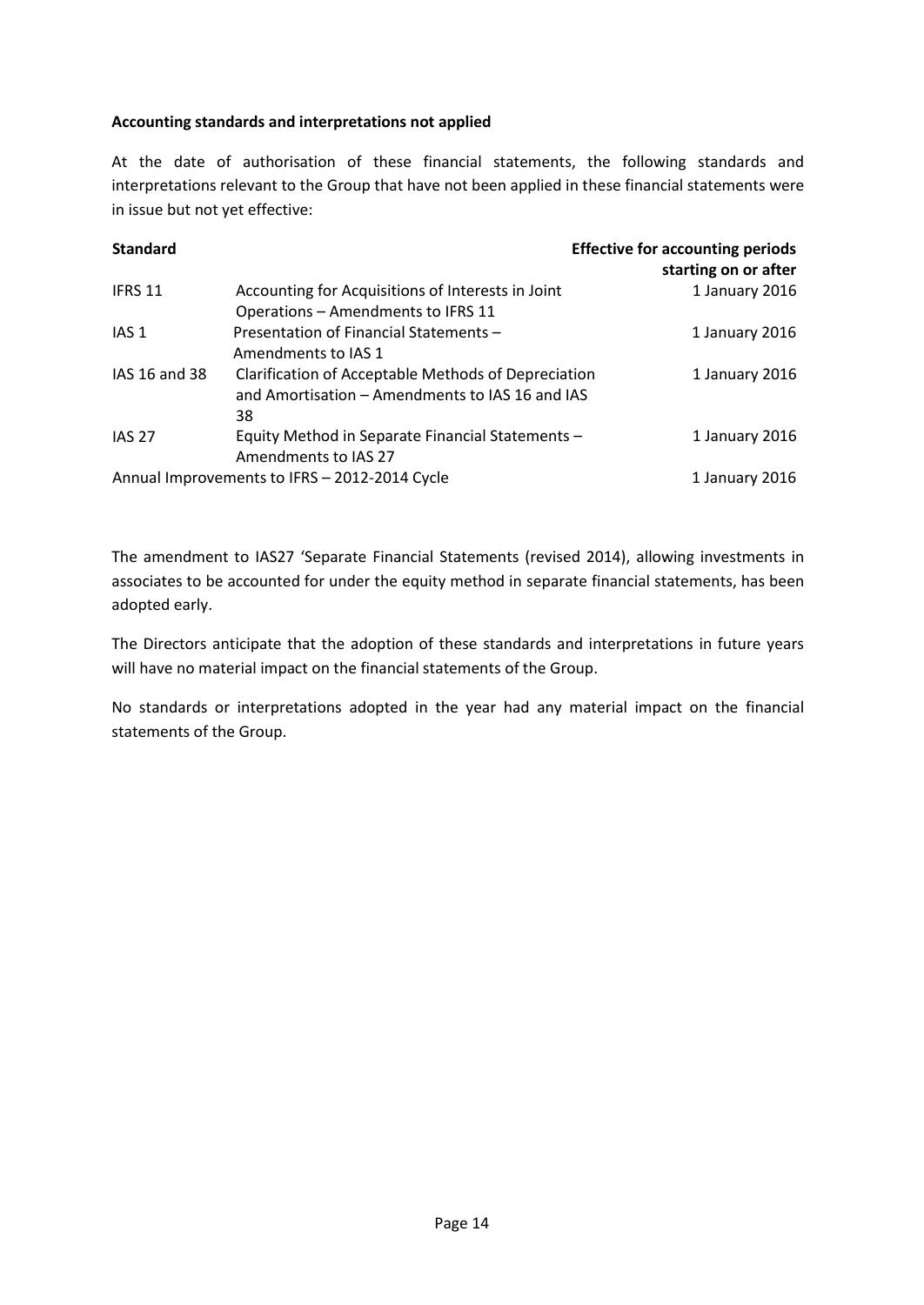#### **3. Investments in associates**

|                     | Interest in<br>associates<br>£ |
|---------------------|--------------------------------|
| Cost                |                                |
| At 1 July 2015      | 770,000                        |
| Additions           | 597,101                        |
| At 30 June 2016     | 1,367,101                      |
| Impairment          |                                |
| At 1 July 2015      | 560,192                        |
| Impairment for year | 331,871                        |
| At 30 June 2016     | 892,063                        |
| Net book value      |                                |
| At 30 June 2016     | 475,038                        |
| At 30 June 2015     | 209,808                        |

#### **Interest in joint venture**

The investment in associates represents the investment by the Group in the partnership with the CRT Pioneer Fund to advance the Chk1 programme. The associate has been accounted for using the equity method in the consolidated financial statements. Sareum's interest in the associate partnership is 27.5% and it has a seat on the joint research committee. As at 30 June 2016 the partnership had net assets of £1,731,051 (2015: £762,937) and had incurred cumulative losses of £4,068,949 (2015: £2,137,063). The additional investment of £597,101 is made up of £797,500 paid into the partnership, less a milestone payment amounting to £200,399 received from Cancer Research Technology Ltd.

#### **4. Finance expense**

|                            | 2016 | 2015       |
|----------------------------|------|------------|
|                            |      |            |
| Loss on settlement of swap |      | (135, 348) |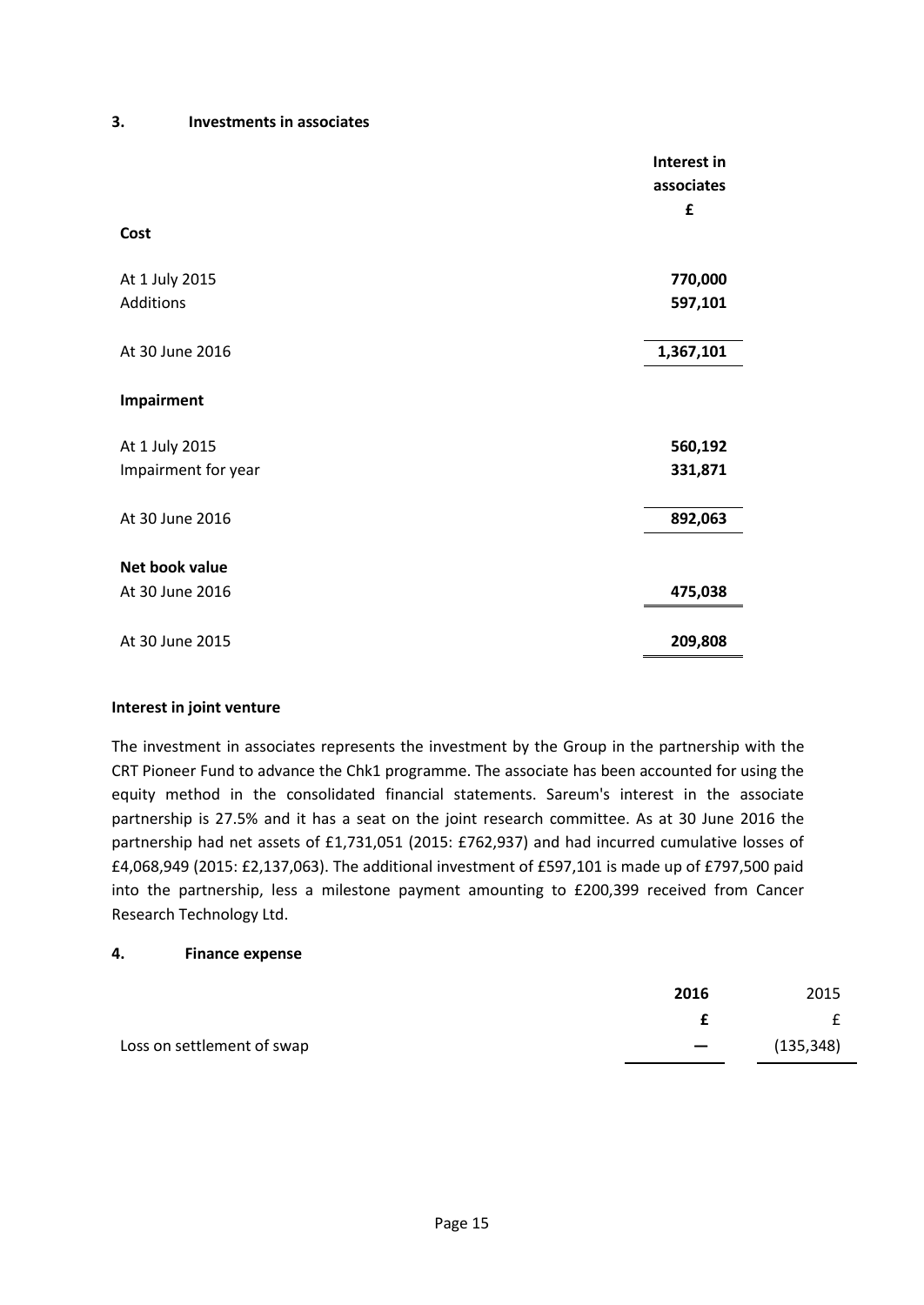# **5. Loss before income tax**

The loss before income tax is stated after charging:

|                                             | 2016    | 2015    |
|---------------------------------------------|---------|---------|
|                                             |         |         |
| Other operating leases                      | 11,185  | 10,936  |
| Depreciation - owned assets                 | 1,765   | 1,765   |
| Research and development                    | 927,644 | 891,156 |
| Auditor's remuneration - see analysis below | 14,300  | 12,300  |

| The analysis of auditor's remuneration is as follows:             |        |        |
|-------------------------------------------------------------------|--------|--------|
| Fees payable to the Company's auditor for the audit of the annual |        |        |
| accounts:                                                         |        |        |
| Audit of the Company                                              | 4,200  | 4,200  |
| Audit of subsidiaries                                             | 6,800  | 6,800  |
|                                                                   |        |        |
| Total audit fees                                                  | 11,000 | 11,000 |
| Fees payable to the Company's auditor for other services:         |        |        |
| <b>Taxation services</b>                                          | 1,300  | 1,300  |
| Other assurance services                                          | 2,000  |        |
|                                                                   |        |        |
| Total fees payable to the Company's auditor                       | 14,300 | 12,300 |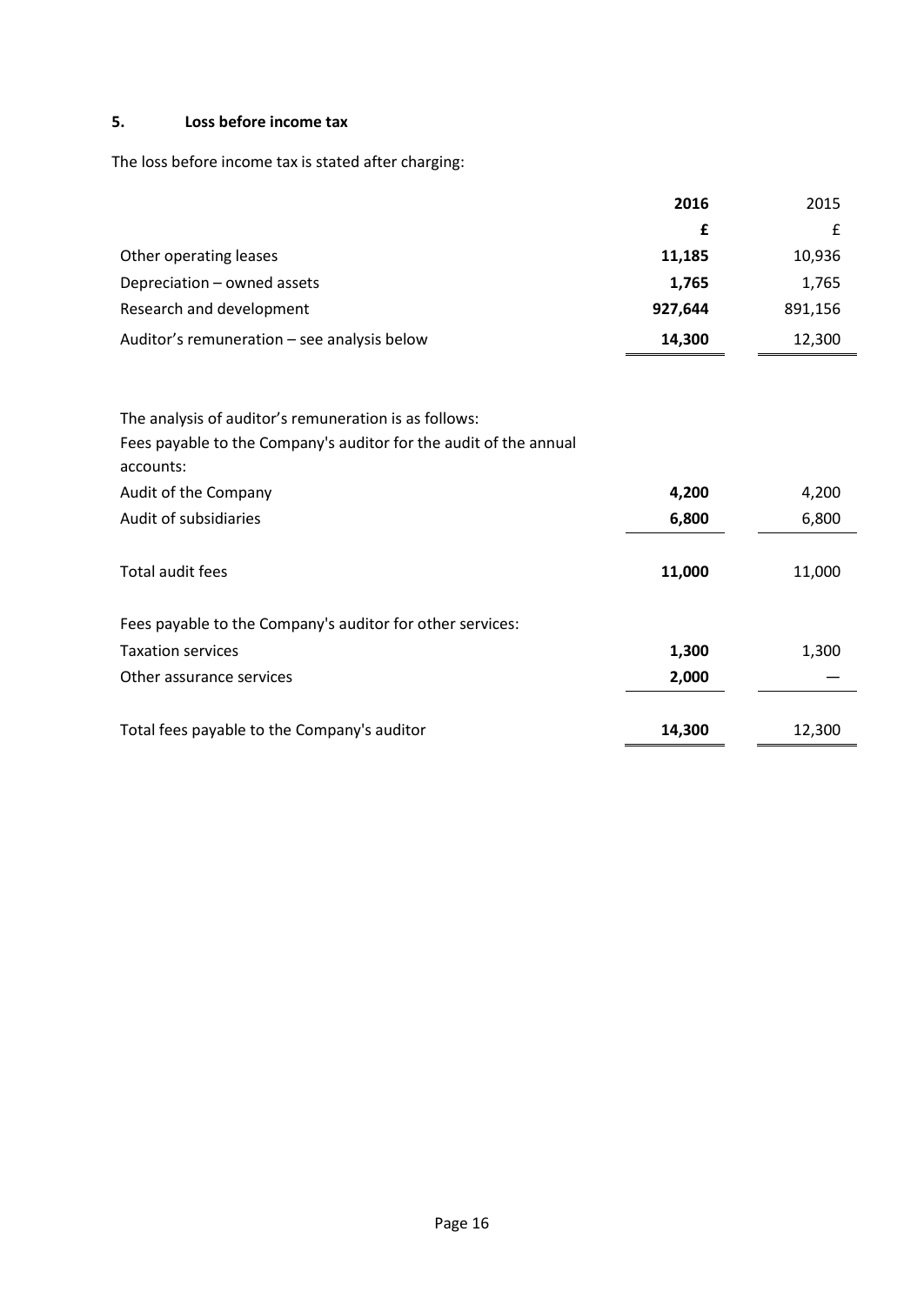## **6. Income tax**

|                                                               | 2016       | 2015       |
|---------------------------------------------------------------|------------|------------|
|                                                               | £          | £          |
| Current tax:                                                  |            |            |
| UK corporation tax credit on losses of the period             | (151, 526) | (185, 850) |
| Adjustments recognised in the current year in relation to the |            |            |
| current tax of prior years                                    | (1,039)    |            |
|                                                               |            |            |
| Tax credit to the income statement                            | (152, 565) | (185, 850) |
|                                                               |            |            |

The credit for the year can be reconciled to the accounting loss as follows:

|                                                             | 2016        | 2015        |
|-------------------------------------------------------------|-------------|-------------|
|                                                             | £           | £           |
| Loss before tax                                             | (1,200,683) | (1,441,218) |
|                                                             |             |             |
| At standard rate of 20% (2015: 20%)                         | (240, 137)  | (288, 243)  |
| Effects of:                                                 |             |             |
| Capital allowances in excess of depreciation                | 12          | (63)        |
| Unutilised tax losses                                       | 149,255     | 174,375     |
| Losses surrendered for research and development tax credits |             |             |
| (less uplift)                                               | 90,870      | 113,931     |
| Research and development tax credits claimed                | (151, 526)  | (185, 850)  |
| Prior year adjustments                                      | (1,039)     |             |
|                                                             |             |             |
| Actual current tax credit in the year                       | (152, 565)  | (185, 850)  |

## **7. Loss per share**

The calculation of loss per share is based on the following data:

|                                                            | 2016          | 2015          |
|------------------------------------------------------------|---------------|---------------|
| Loss on ordinary activities after tax                      | f(1,048,118)  | f(1,255,368)  |
| Weighted average number of shares for basic loss per share | 2,524,944,713 | 1,941,676,629 |
| Basic loss per share                                       | $(0.04)$ p    | (0.06)p       |

As the Group has generated a loss for the period, there is no dilutive effect in respect of share options.